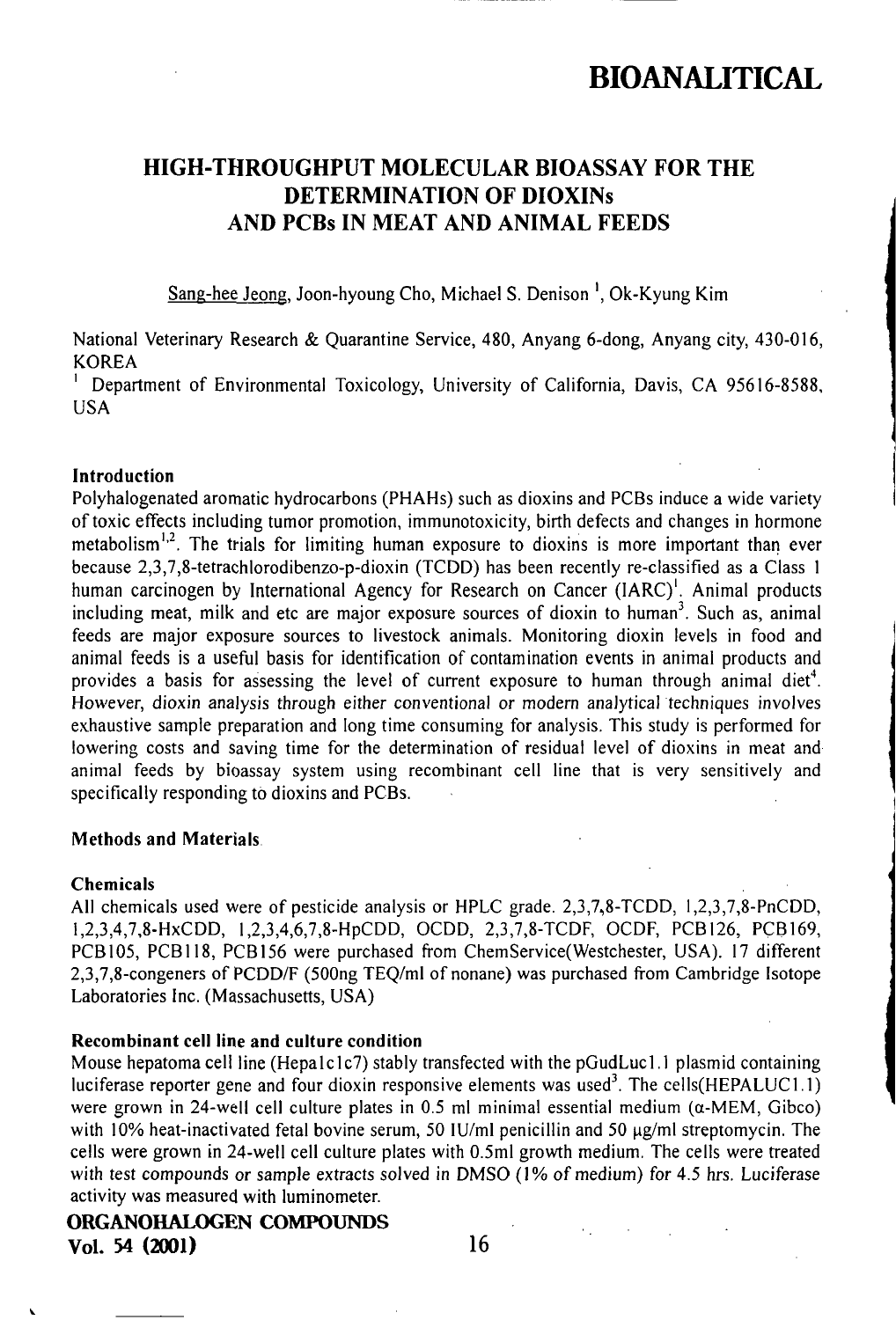## Preparation of spiked fat of meat or animal feed samples

Fal was prepared from beef containing large portion of fat or swine feed ihrough n-pentane extraction. Clean fat passed through activated carbon was prepared. An aliquot of fal was dissolved in 4 times volume of  $n$ -hexane/diethylether(97:3, v/v) and mixed with 17 different 2,3,7,8-congeners of PCDD/F lo final concentration of 100 pg TEQ/g fal. Standard samples for calibration curve are made by dilution of stock fat with clean fat at six different dioxin levels of 0, 0.2, 0.4, 2, 5 and 10 pgTEQ/0.5g fat.

### Clean-up of meat fat or feed fat for bioassay

Meat fat or feed fat was extracted from ground meat (10g) or feedstuffs (150g), and then 0.5g fat solved in 2ml distilled *n*-hexane/diethylether (97:3,  $v/v$ ) was added to 8g of 33% acidified silicagel colume. The final extract was solved in  $5\mu$  DMSO and treated to the recombinant cells for 4.5 hrs. Luciferase synthesized in the exposed cells was measured. All procedures are described in Fig. 1.

#### Fat collection from samples (10g meat or 100g feed)

Grind thoroughly in mortar Extract fat with 2 fold volume of  $n$ -pentane Repeat this extraction step until the pentane remained colorless Filter the extract over glass mineral wool with anhydrous sodium sulfate Wash the filter with  $n$ -pentane

Evaporate the combined filtrate to dryness under vacuum

#### Clean-up of fat

Load aliquot of 0.5g fat in 2ml distilled *n*-hexane/diethyl ether (97:3,v/v) to pre-rinsed 33% acid silicagel column

Elute dioxin with 18ml *n*-hexane/diethyl ether (97:3,v/v)

Dry the eluate by rotor-evaporation and then under a gentle flow of nitrogen Add 5  $\mu$  DMSO, mix with 0.5ml medium(1% vehicle/ml culture medium)



Calculate the dioxin level against a dose-response curve generated from 17 mixeddioxins standards included in each test

Fig. 1. Flow scheme of dioxin bioassay

## **Statistics**

For determination of the TCDD equivalency factors (TEF) for PCDD, PCDF and PCBs in the bioassay, dose-response curves of each chemical in triplicate for every concentration were made. EC50 of each chemical was obtained by fitting the dose-response curve using an sigmoidal fitting method (Origin, version 6.0). It represenled the concentration of agonist giving a half-maximal response of 2,3,7,8-TCDD. The TEF was calculated by dividing the EC50 value of 2,3,7,8-TCDD by EC50 value of the compound of interest. TEQs from HR-GC/MS data were calculated using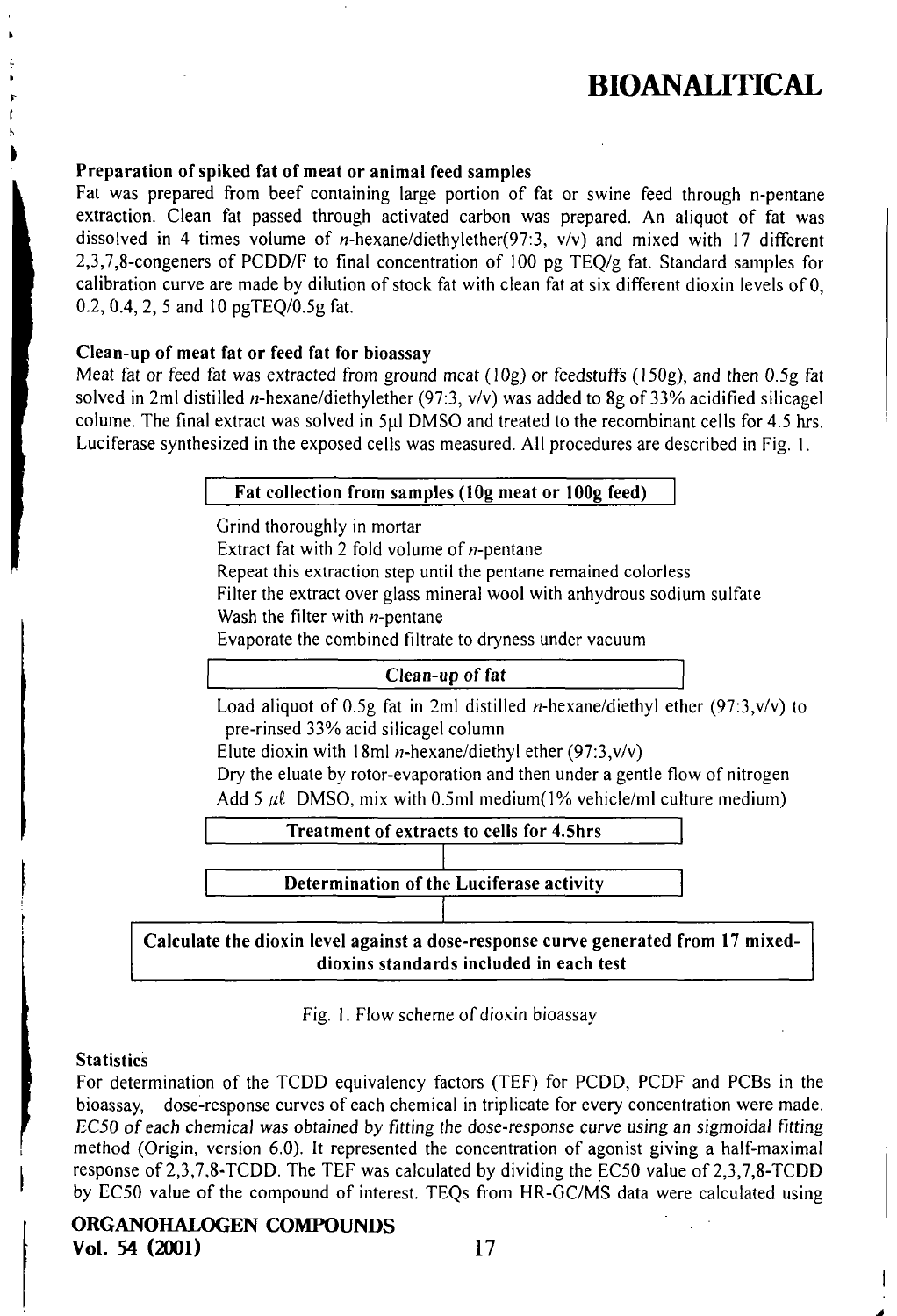WHO TEF values  $(1998)^5$ . Dioxin quantities obtained by bioassay were calculated by comparison ofthe luciferase activity induced by a sample extract againsi a calibration curve generated from lhe each concentration of 17 mixed-dioxin standards spiked to clean fat or elution solution followed same procedure to sample.

#### Results and Discussion

#### 1. TCDD-inducible luciferase activity in recombinant cells

The dose dependence of luciferase induction in HEPALUCl.l cells was determined by incubation of the cells with increasing concentrations of TCDD for 4.5 hrs. Induction of luciferase was dose dependent, with a maximal induction by 500pM TCDD (11 fold), EC50 of 10.29 pM and a minimal detection limit of about  $0.1<sub>p</sub>M$  (Fig.2).  $0.1<sub>p</sub>M$  was equal to 16fg per 0.5ml cullure medium (24 well). Wilh consideration of these resulls, the recombinant cell can be used for bioassay system of highly sensitive and throughput.



Fig.2. Dose-response curve for the induction of luciferase activity by 2,3,7,8-TCDD in HEPALUCl.l cell

#### .Dioxins- and FCBs-inducible luciferase activity in the recombinant cell line

The dose-responses for a number of olher selected dioxins and some coplanar PCBs were also observed (Fig.2). The shape of the curves for these compounds was comparable to that of TCDD, but shifted to a higher dose range. The maximum responses of these chemicals were also similar, with the exception of PCB126(22% higher response), and PCBs 105 and 118(67-69% responses of that of TCDD). The EC50 values of dioxins and PCBs determined by sigmoidal fitting method (Origin program 6.0) with fix value of maximal response of 500pM TCDD (Table 1). There was a good correlation between WHO-TEFs('98) and this bioassay TEFs. Also, luciferase activity induced by TEQ dose of the  $17$  different  $2,3,7,8$ -substituted PCDDs and PCDFs was comparable to that by same dose of TCDD (data are not shown)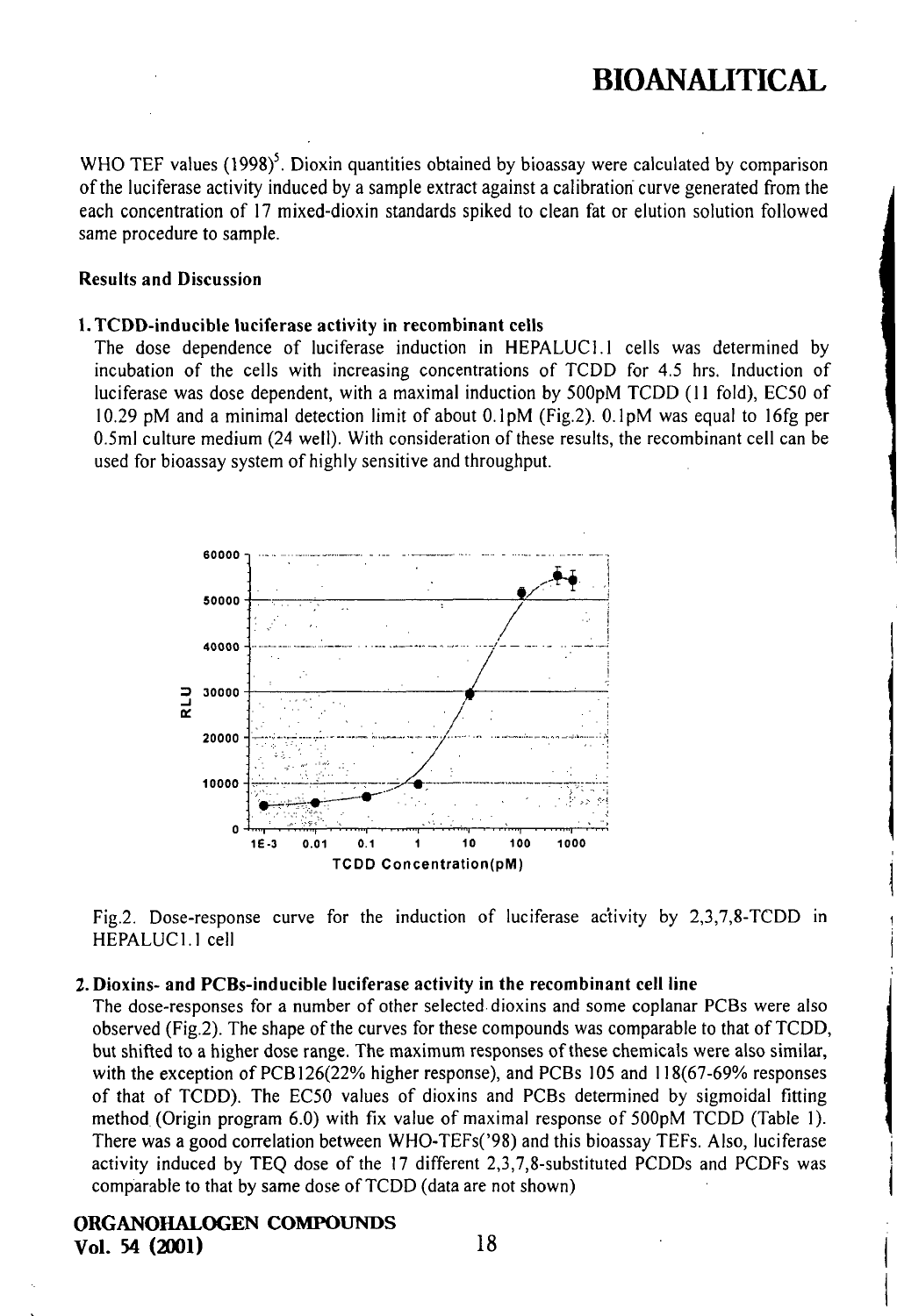



Data points are means of the three independent measurements.

Table 1. Toxic Equivalency factors (bioassay-TEFs) for induction of luciferase in HEPA-LUC1.1 cells of a

| Compound            | EC50 $(pM)^*$ | <b>Bioassay-TEF</b> | <b>WHO-TEF('98)</b> |
|---------------------|---------------|---------------------|---------------------|
| 2,3,7,8-TCDD        | 10.29         |                     |                     |
| 1,2,3,7,8-PnCDD     | 14.80         | 0.70                |                     |
| 1,2,3,4,7,8-HxCDD   | 139.2         | 0.074               | 0.1                 |
| 1,2,3,4,6,7,8-HpCDD | 1,185         | 0.0087              | 0.01                |
| <b>OCDD</b>         | 98,601        | 0.0001              | 0.0001              |
| 2,3,7,8-TCDF        | 123.8         | 0.083               | 0.1                 |
| <b>OCDF</b>         | 113,921       | 0.00009             | 0.0001              |
| <b>PCB126</b>       | 120.8         | 0.085               | 0.1                 |
| <b>PCB169</b>       | 1,267         | 0.0081              | 0.01                |
| <b>PCB105</b>       | 110,972       | 0.000093            | 0.0001              |
| <b>PCB118</b>       | 64,245        | 0.00016             | 0.0001              |
| <b>PCB156</b>       | 18,423        | 0.00056             | 0.0005              |

number of selected dioxins and coplanar PCBs

\* EC50 values were calculated by sigmoidal fitting method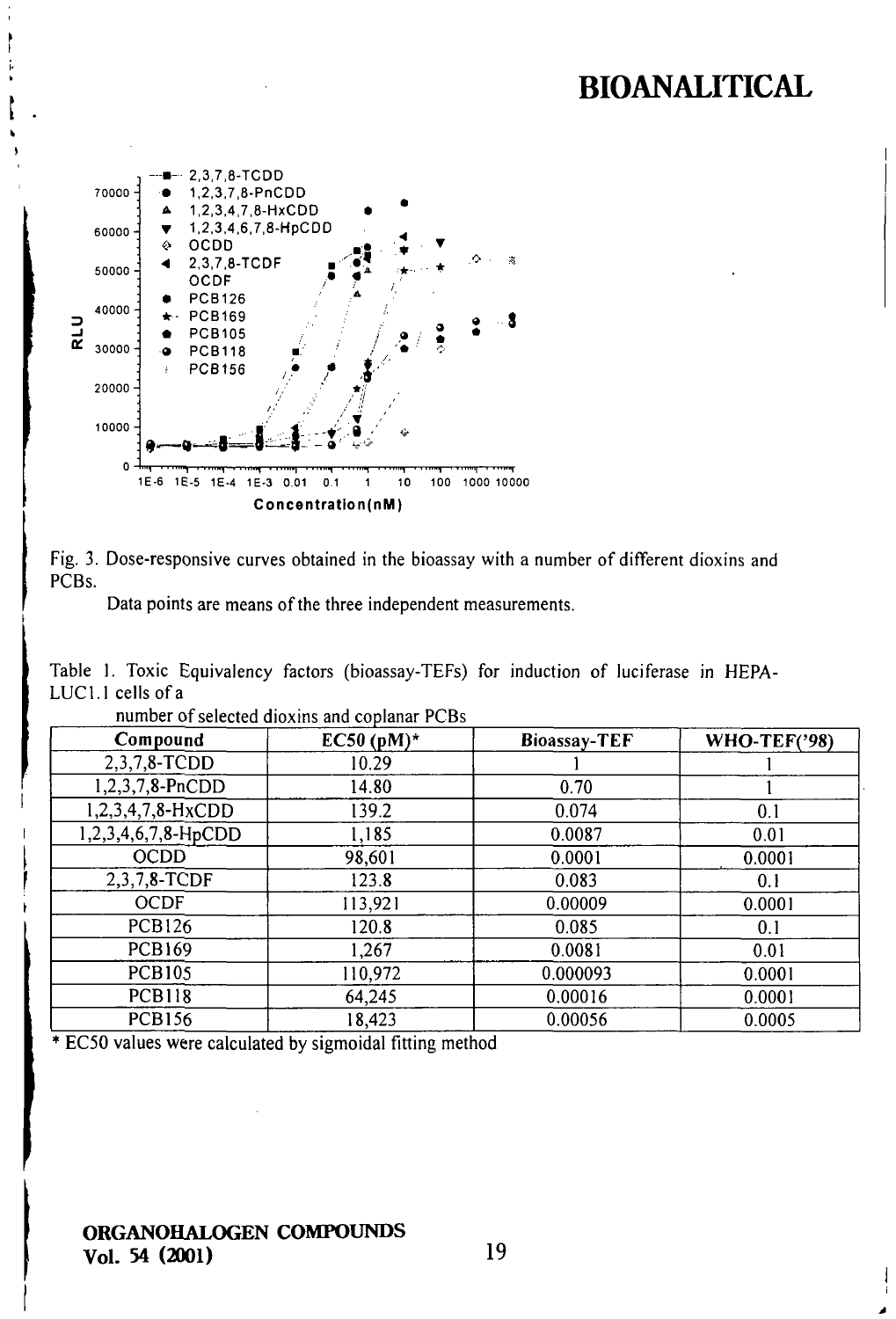#### 3. Limits of detection and quantitation in bioassay

Figure 4 shows the calibration curves for dioxins obtained from 8 independent experiments over a period of 2 months. 0, 0.2, 0.4, 2, 5, and 10 pgTEQ of 17 differeni 2,3,7,8-subslituled PCDDs and PCDFs were added to 2ml solution of hexane/diethyl ether (97:3) and then processed same treatment to sample. The luciferase activities induced by spiked standards to  $0.5g$  of clean fat (from beef or animal feed producis) and then processed same trealmeni showed same luciferase activities to those of spiked standards to elution solution omitting clean fat (data not shown). With this reason, calibration curve wa's made from clean fat-omitted procedure. The withinlaboratory coefficients of variation (CVs) ranged from 1.8 to 6.3% and mean recoveries ofthe spiked dioxins from the fat (or elution solution) ranged from  $66.6$  to  $143.2\%$  (Table 2). These values of CVs and recoveries are satisfied to the recommendations for validation of analytical methods by CODEX, EU EMEA and USA FDA. The detection limit(LOD) and quantitation  $limit(LOO)$  were calculated from 8 different experiments( $n=24$ ) following to the EU VICH guideline on validation of analytical procedures(1999). LOD was 0.33 pgTEQ/0.5g fat and LOQ was 1.00 pgTEQ/0.5g fat. The tolerances or guidelines for meats are from 3 to 5 pgTEQ/g fat in European counlries. So, this bioassay can be used for the determination of dioxins and PCBs in meat. In the case of animal feed, guidelines for dioxins in complete feeds is settled as  $0.75$ 



ng/kg product in Belgium. The bioassay system can be also adopted to determine dioxins in animal feed products.

Fig. 4. Calibration curve for 17 mixed-dioxins ( $n=24$ ).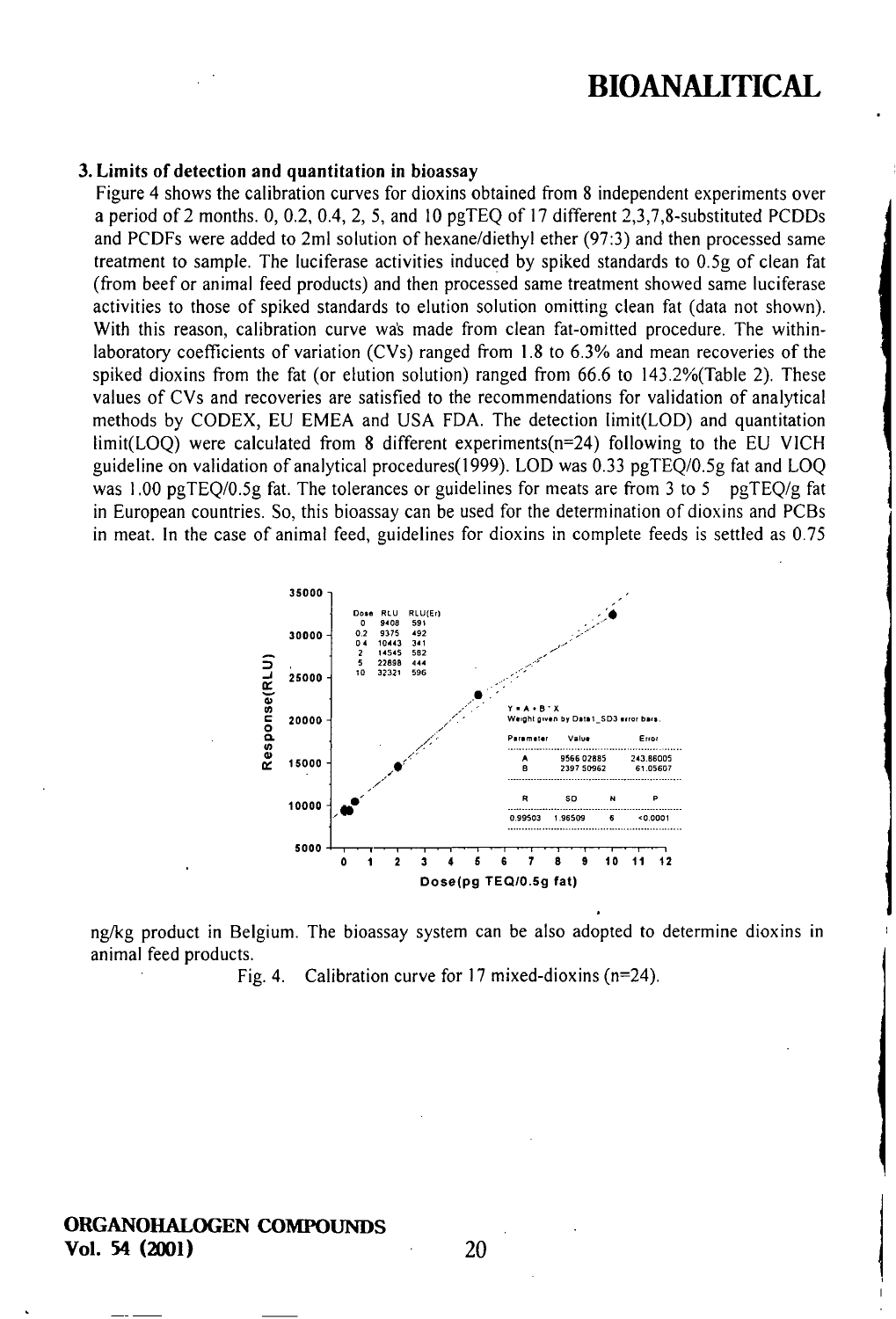| $140002$ . The main according $\gamma$ candidately, recovery and minimal or detection and quantitation |           |                          |                                     |                                   |  |
|--------------------------------------------------------------------------------------------------------|-----------|--------------------------|-------------------------------------|-----------------------------------|--|
| Dioxin content<br>(pg TEQ/0.5g fat)                                                                    | $CV(\% )$ | Recovery( <sub>0</sub> ) | LOD <sup>a</sup><br>(pgTEQ/0.5gfat) | $\text{LOQ}^b$<br>(pgTEQ/0.5gfat) |  |
|                                                                                                        | 6.3       | 143.2 $\pm 7.5$          |                                     |                                   |  |
| 0.2                                                                                                    | 5.2       | $122.3 \pm 6.1$          |                                     |                                   |  |
| 0.4                                                                                                    | 3.3       | $72.1 \pm 2.4$           |                                     |                                   |  |
|                                                                                                        | 4.0       | 61.2 $\pm 1.9$           | 0.33                                | 1.00                              |  |
|                                                                                                        | 1.9       | 67.6 $\pm$ 1.4           |                                     |                                   |  |
| 10                                                                                                     | 1.8       | 66.4 $\pm$ 1.2           |                                     |                                   |  |

Table 2. Within-laboratory variation, recovery and limits of detection and quantitation

 $n=24$ , LOD: detection limit = 3.3 $\sigma/S(\sigma)$ , the standard deviation of the y-intercept of regression line in calibration curve; S, the slope of the calibration curve), LOQ: quantitation limit =  $3 \times$ LOD

4. Correlation between Bioassay- and GC/MS-determined TEQ contents in meats and animal feeds

The meats used in bioassay and HR-GC/MS analysis were collected during 1999 from imported or domestic beefs. Contents of the 17 mixed-2,3,7,8-substituted PCDD and PCDF congeners were determined by HR-GC/MS analysis and then TEQ concentrations were calculated using the WHO(1998)-TEFs. Correlation between bioassay- and GC/MS-determined dioxin levels was 0.85. The HR-GC/MS analysis revealed any samples that exceeded the tolerance of  $5pqTEQ/g$ fat. Bioassay-determined dioxin levels were approximately 1.5 times higher than GC/MSdetermined level (Fig. 5).

The animal feeds used in bioassay and GC/MS analysis were collected during 1998 from farmland growing cattle, pig and poultry. The correlation between bioassay- and GC/MSdetermined dioxin levels was 0.75. Neither the GC/MS analysis, nor the bioassay revealed any samples that exceeded the Belgian tolerance of  $0.75$  pgTEQ/g feed. Bioassay-determined dioxin levels were approximately 2 times higher than GC/MS-determined level (Fig. 6). It can be concluded that bioassay is a very valuable tool, allowing the screening of relatively large number of meat or feed samples for the contamination of dioxins and dioxin-like PCBs.